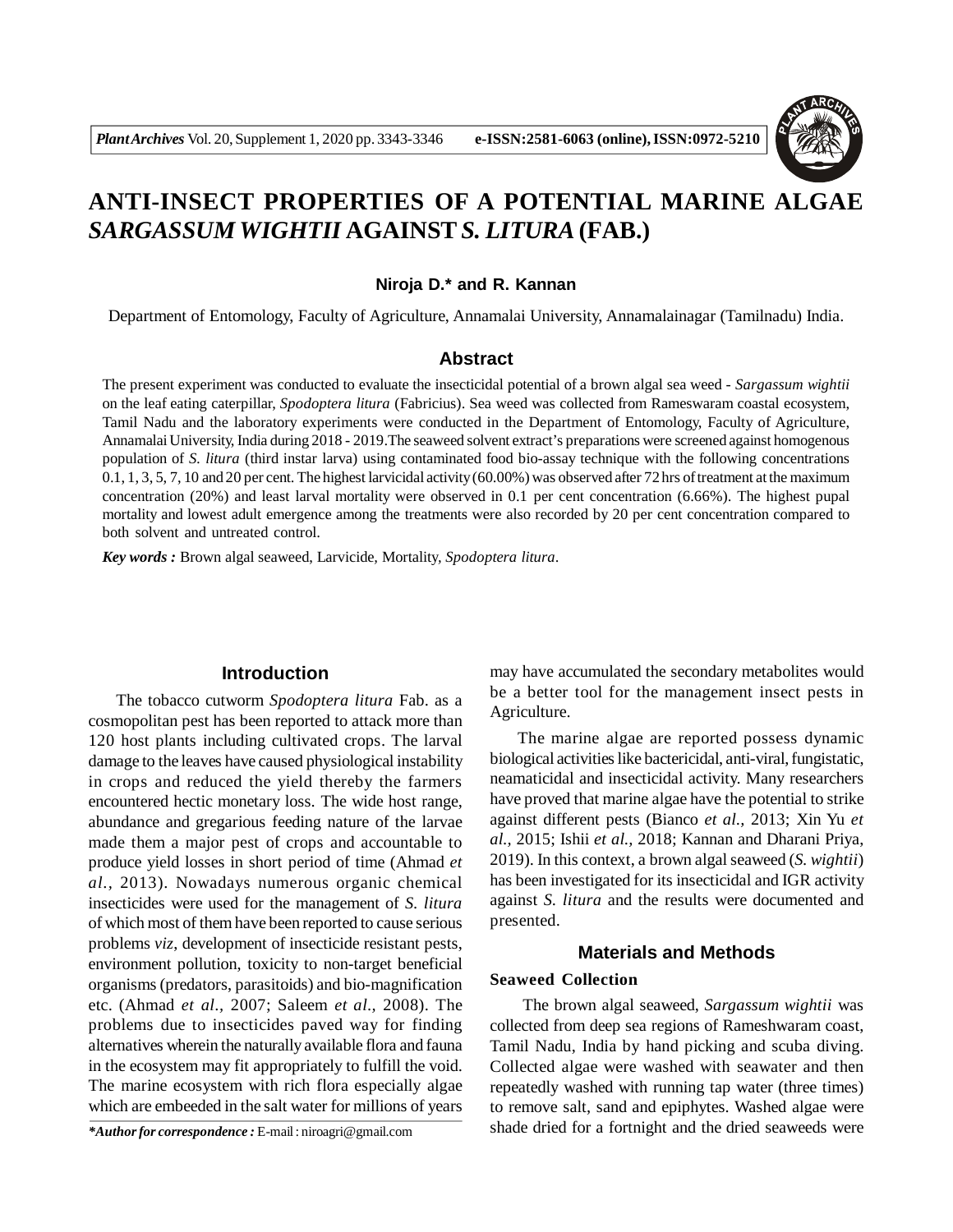stored in room temperature under dry conditions (Kannan and Bharathkumar, 2016).

# **Mass culturing of Test insects (***Spodoptera litura* **Fab.)**

The *Spodoptera litura* Fab. egg masses were collected from groundnut field at U. Agaram village, Vridhachalam in Cuddalore district of Tamil Nadu. The collected egg masses were allowed to hatch and the neonates are reared on fresh castor leaves (*Ricinus communis* L.) until pupation. The pupating larvae were provided with sterilized soil in a plastic tray and allowed to pupate After pupation, they were placed inside the ovipositional cage (40 x 25 x 25 cm) and the emerged adult moths (five pairs) were fed with 10% honey solution as adult food and allowed them for mating and they were allowed to lay its eggs on Nerium twigs (in conical flask) kept inside ovipositional cage. After hatching, the neonates were fed with fresh tender castor leaves and were and were reared up to third instar and these uniform aged third instar larvae were used for bioassay experiment.

#### **Preparation of solvent extract**

The brown algal seaweeds were partially powdered, packed and loaded separately in Soxhlet apparatus (30g) and refluxed with 300ml of acetone for 24 hours continuously. The extracted solvent extract were transferred into 500ml beaker and evaporated on a hot plate. The final extract as stock solution was used for the experiments. The extracts were stored at -20°C (Kombiah and Sahayaraj, 2012).

## **Bioassay - Leaf disc method (Free choice)**

The stock solution of crude extract (10%) was prepared by dissolving in solvents. The solvent extracts at different concentrations: 0.1, 1, 3, 5, 7, 10 and 20 per cent along with an absolute and solvent control were evaluated against third instar larvae of *S. litura* larva (homogenous population) using leaf dip bio-assay under free choice method. Surface sterilized Castor leaf discs (5cm dia.) were dipped in the solvent extract concentrations for ten minutes and shade dried. The treated leaves after drying were placed inside the Petri dishes (five leaf discs per petri plate) separately and provided with required moisture using wet filter paper. Four hours pre-starved third instar larva were introduced in each Petri plate according to the treatment schedule and allowed to feed on the treated leaves. The experiment was laid under completely randomized design with nine treatments under three replications. Data on larval mortality, pupation percentage, pupal malformation, adult emergence, and adult malformation were noticed and the means values were pooled and analyzed statistically.

# **Results and Discussion**

Data on larval mortality and growth regulator activities instigated by the acetone solvent extract of *S. wightii* revealed that the larval mortality initiated at 24 hours of treatment wherein the highest mortality rate was demonstrated by the maximum concentration (200µl/ml) (40.00%) followed by 100µl/ml concentration (33.33%) compared to other treatments and control (Table 1). The mortality of *S. litura* lasted up to 72 hours and thereafter the alive larvae have transformed to pupal stage. There was a gradual increase in larval mortality with increase in concentration. The mortality rate at 48 and 72 hours after treatment the highest concentration demonstrated the maximum larval mortality (46.66 and 60.00 per cent mortality respectively) table 1 followed by 100 and 70  $\mu$ l/ ml concentration wherein among the seaweed treatments

> the lowest concentration recorded the least mortality rate when compared to both control (absolute and untreated) without larval death. The pupal transformation data observed during the experiment revealed that the maximum pupation (86.67%) was observed at the lowest concentration (0.1 µl/ ml) and vice versa (40 per cent at  $200\mu$ l/ml) (Table 2). The experiment was continued up to adult emergence and the observations on the influence of seaweed extracts on the tested insects demonstrated pupal malformation with the highest level

**Table 1:** Larvicidal action of acetone solvent extract of *Sargassum wightii* on *Spodoptera litura.*

| <b>Treatment Dose (%)</b>                    | Larval mortality % after   |                            |                             |  |
|----------------------------------------------|----------------------------|----------------------------|-----------------------------|--|
|                                              | 24hrs                      | 48hrs                      | 72hrs                       |  |
| $T1$ - Sargassum wightii (0.1µl/ml)          | $13.33^{ab}(18.13)$        | $13.33^{ab}(18.13)$        | 13.33 <sup>bc</sup> (18.13) |  |
| $T_{2}$ - Sargassum wightii (10µl/ml)        | $13.33^{ab}(18.13)$        | $20^{ab}(22.36)$           | $20^b(22.36)$               |  |
| $T_3$ - Sargassum wightii (30µl/ml)          | $13.33^{ab}(18.13)$        | 26.66 <sup>a</sup> (30.78) | 33.33ab(35.01)              |  |
| T <sub>4</sub> - Sargassum wightii (50µl/ml) | 26.66 <sup>a</sup> (30.78) | 26.66 <sup>a</sup> (30.78) | 33.33ab(35.01)              |  |
| $T_s$ - Sargassum wightii (70µl/ml)          | 33.33 <sup>a</sup> (34.63) | 33.33 <sup>a</sup> (34.63) | 33.33ab(35.01)              |  |
| $T_{6}$ - Sargassum wightii (100µl/ml)       | 33.33 <sup>a</sup> (30.42) | 46.66 <sup>a</sup> (42.70) | 53.33 <sup>a</sup> (46.92)  |  |
| $T^7$ - Sargassum wightii (200µl/ml)         | 40.00 (38.85)              | 46.66 <sup>a</sup> (38.49) | $60.00^{\circ} (51.14)$     |  |
| T <sub>o</sub> (Solvent control)             | $0.00^{\circ}(1.28)$       | $0.00^{\circ}(1.28)$       | $0.00^{\circ}(1.28)$        |  |
| $T_{o}$ (Absolute control)                   | $0.00^{\circ}(1.28)$       | $0.00^{\circ}(1.28)$       | $0.00^{\circ}(1.28)$        |  |
| <b>SED</b>                                   | 12.20                      | 12.65                      | 9.60                        |  |
| $CD(p=0.05)$                                 | 25.64                      | 26.59                      | 20.17                       |  |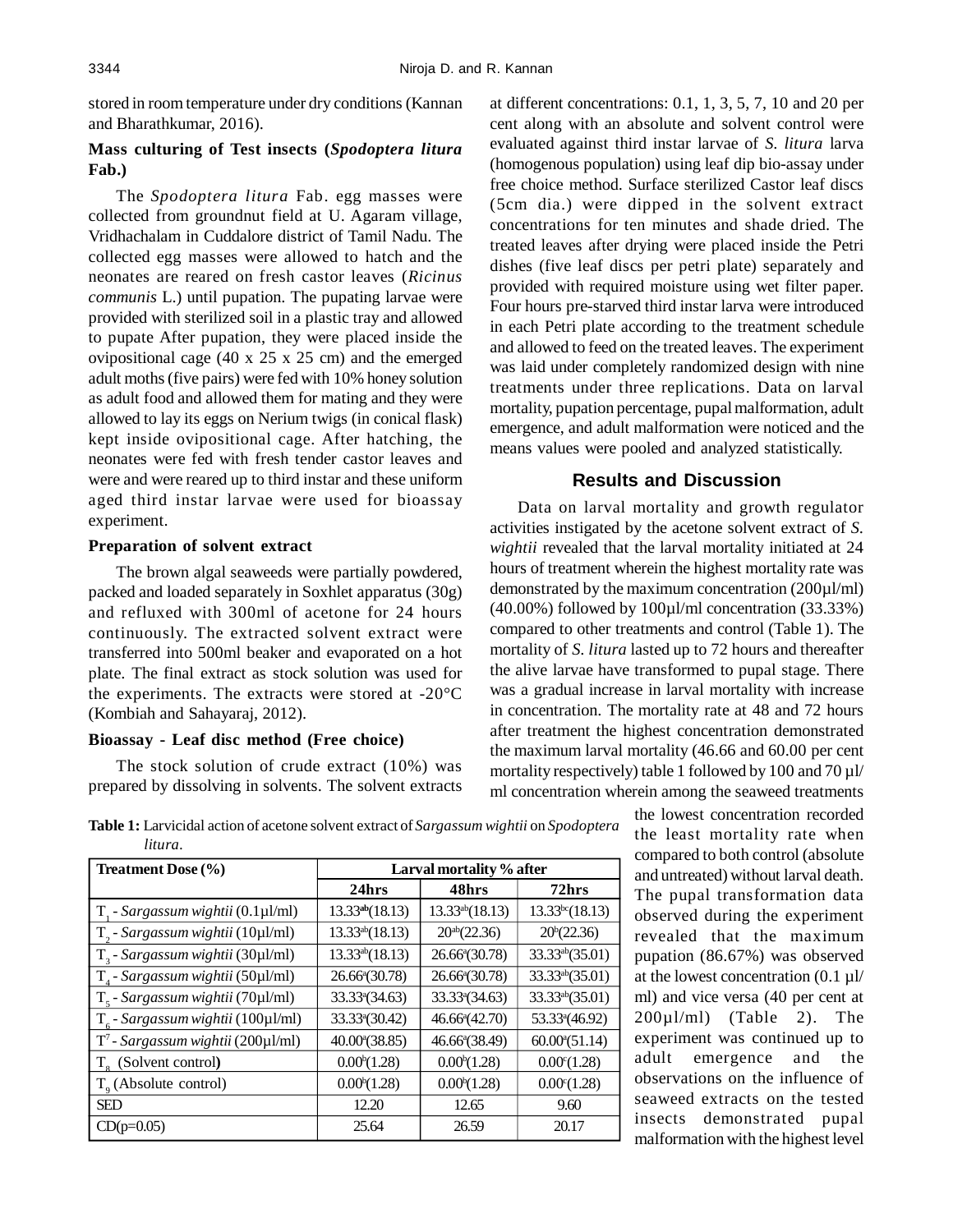| Treatment Dose (%)                     | <b>Pupation %</b>              | Pupal<br>malformation % | <b>Adult</b><br>emergence%  | Pupal to adult<br>conversion ratio |
|----------------------------------------|--------------------------------|-------------------------|-----------------------------|------------------------------------|
| $T1$ - Sargassum wightii (0.1µ1/ml)    | $86.67^{ab}$ (71.86)           | 13.33                   | 73.33 <sup>b</sup> (59.21)  | 1:0.84                             |
| $T_{2}$ - Sargassum wightii (10µl/ml)  | (67.64)<br>80.00 <sup>b</sup>  | 13.33                   | $66.66^b(54.99)$            | 1:0.83                             |
| $T3$ - Sargassum wightii (30µl/ml)     | 66.67 <sup>bc</sup> (54.99)    | 13.33                   | $53.33^{bc} (46.92)$        | 1:0.79                             |
| $T_{4}$ - Sargassum wightii (50µl/ml)  | 66.67 <sup>bc</sup> (54.99)    | 13.33                   | $53.33^{bc} (46.92)$        | 1:0.79                             |
| $T_s$ - Sargassum wightii (70µl/ml)    | 66.67 <sup>bc</sup> (54.99)    | 13.33                   | $53.33^{bc} (46.92)$        | 1:0.79                             |
| $T_{6}$ - Sargassum wightii (100µl/ml) | $46.67^{\circ} (43.07)$        | 13.33                   | 33.33 <sup>cd</sup> (30.42) | 1:0.71                             |
| $T7$ - Sargassum wightii (200µl/ml)    | $40.00^{\circ}$ (38.85)        | 26.66                   | 13.33 <sup>d</sup> (13.93)  | 1:0.33                             |
| $T_{\rm s}$ - (Solvent control)        | (88.72)<br>$100.00^{\rm a}$    | 0.00                    | $100^a(88.72)$              | 1:1.00                             |
| $To$ - (Absolute control)              | (88.72)<br>$100.00^{\text{a}}$ | 0.00                    | $100^a(88.72)$              | 1:1.00                             |
| <b>SED</b>                             | 9.60                           | 9.93                    | 10.14                       |                                    |
| $CD(p=0.05)$                           | 20.17                          | 20.86                   | 21.32                       |                                    |

**Table 2:** IGR activity of acetone solvent extract of *Sargassum wightii* on *Spodoptera litura.*

of 26.67 per cent in highest concentration whereas in all other treatments similar level of value (13.33%) was noticed wherein no pupal malformation was registered in both control (Table 2). The remaining pupae other than malformed have emerged out as adults wherein the highest influence was noticed in the 200µl/ml treated insects with the least emergence (13.33%) whereas in the lowest dosage the highest level of emergence was noticed (73.33%) in compared to both control wherein all the insects were successfully emerged out as adults. Considering the treatment effect on tested insects it was obvious that in control the pupal to adult conversion ratio was 1:1.00 whereas in seaweed treatments *i.e*., @ 200µl/ ml the ratio was 1:0.33 and higest (1:0.84) at lowest dosage (10µl/ml) (Table 2).

The present investigation informed that the acetone extract of *S.wightii* at different concentrations have influenced the growth and development of insect such as larval death, pupal mortality, pupal malformation and adult mortality as compared to untreated control. These findings are in close proximity to the results observed from the investigations of following researchers and their views are disclosed as given below. Soto and Martin (2003) reported the insecticidal activity of a Brown algae (Dictyotaceae) against tomato pinworm, *Tuta absoluta* owed to the presence of new diterpene dictyo crenulol. Similar studies by Kannan and Bharthkumar (2016) with the Chaetomorpha antennina also demonstrated larvicidal and insect growth regulator activity at higher concentration against S. litura. Further, Anandhan and Sornakumari (2011) revealed the larvicidal efficiency of methanol extract of *Gracillaria crassa* and *Hypnea valentia* against *Aedes aegypti*; *Lobophora variegate* against *A. aegypti* and *Culex quinquefasciatus* (Manilal *et al.,* 2011) and brown seaweed *Ascophyllum nodosum* against thrips and Persean mite colonies in Avocado



**Fig. 1:** Effect of *S.wightii* Acetone solvent extract on the pupation percentage adult emergence of *S. litura.*

(Holden and Ross, 2014).

The present study showed that the brown marine algae *Sargassum wightii*'s solvent extract possessed antiinsect property which needs to be investigated in depth for their biogenic molecules and to study their mode of action against crop pests for future biopesticide development.

## **Acknowledgment**

The Authors are grateful to the Head Department of Entomology, Faculty of Agriculture, Annamalai University for the conduct of experiments. We are gratefully acknowledge the services of Dr. P. Anantharaman, Associate professor, Centre for Marine Sciences, Annamalai University for identifying the seaweeds.

#### **References**

Ahmad, M., M.I. Arif and M. Ahmad (2007). Occurrence of insecticide resistance in field populations of Spodoptera litura (Lepidoptera: Noctuidae) in Pakistan. *Crop Prot*., **26**: 809–817.